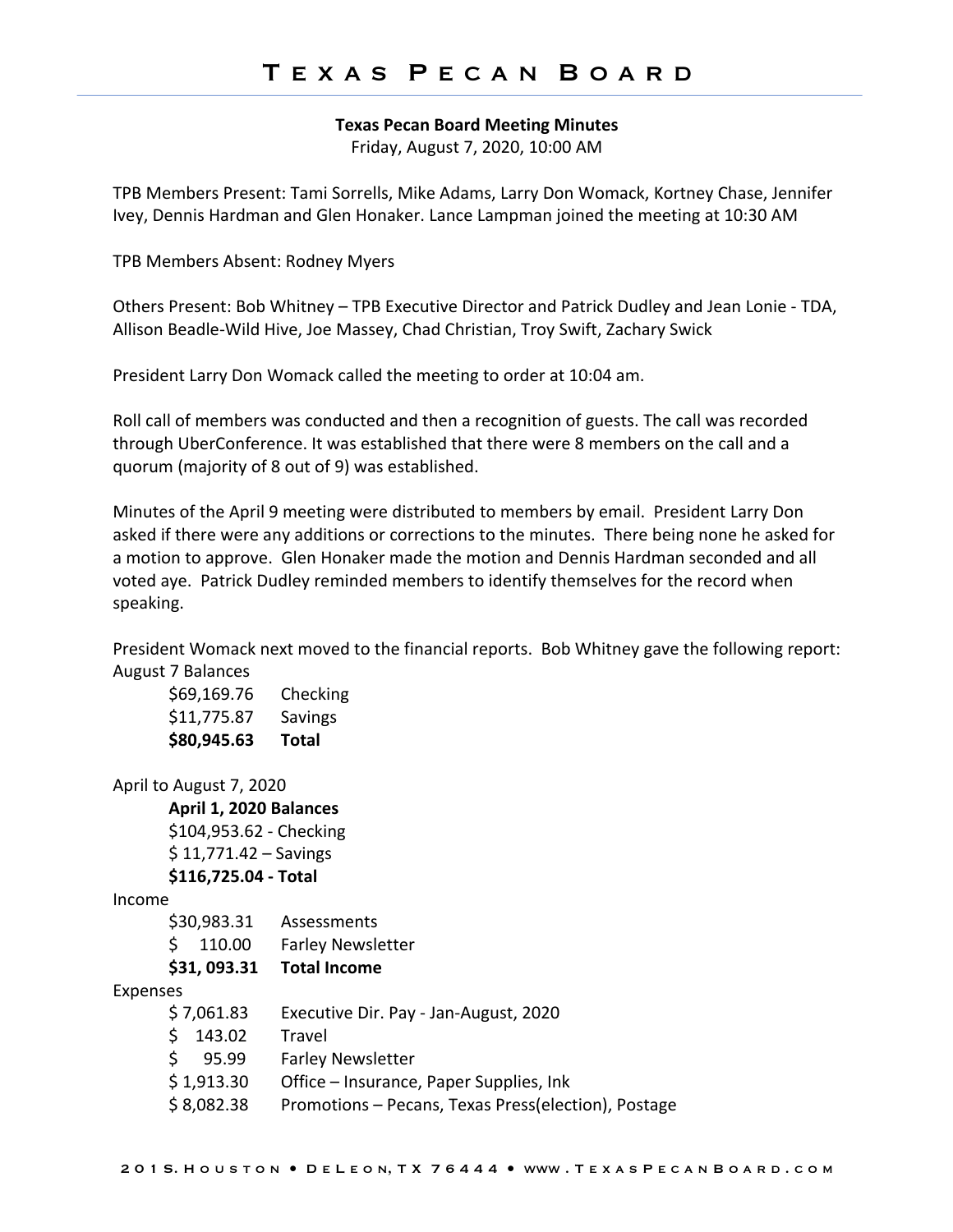\$34,317.77 Promotions – Wild Hive \$ 9,258.43 Refunds \$ 6,000.00 USDA Pecan Weevil Research \$66,872.72 Total Expenses

Tami moved to accept the financials and Glen seconded the motion. All aye.

Agenda item V, Proposed 2020-21 Budget was discussed and is attached. Glen moved to accept the budget and Tami seconded. All voted aye.

Next Bob Whitney, Executive Director gave some updates on management. Bob discussed the potential for a financial record analysis or audit. It has not been done before and may be time to look at the books. Patrick has some potential people who might be able to do an audit.

Bob next discussed the upcoming election and ballot delivery. All got their ballots.

Bob next discussed the specialty crop grants and application process. Jean Lonie with TDA gave a report on the international grants at TDA. The TPB applications are in process and things are looking good.

Bob next talked about the election process and that ballots are being returned to the Comanche County clerk and there is a good return rate.

Next Bob discussed the TDA specialty crop grants for Pecan Weevil Monitoring and Control and the Economic Benchmarks study. Both are funded and will start this fall.

Dr. Luis Cisneroz next gave a report on progress for his research. Should be published this fall.

Allison Beadle gave a report on the changes to promotion programs due to Covid. The Wine/Pecan program is working very well and making great progress.

President Womack next discussed the next board meeting to be held on September 10. Plans are to hold the meeting in-person in San Saba. Dennis Hardman has a lodge facility that can host the meeting Patrick Dudley reported that TDA is okay with meeting in-person.

There being no further business President Womack adjourned the meeting.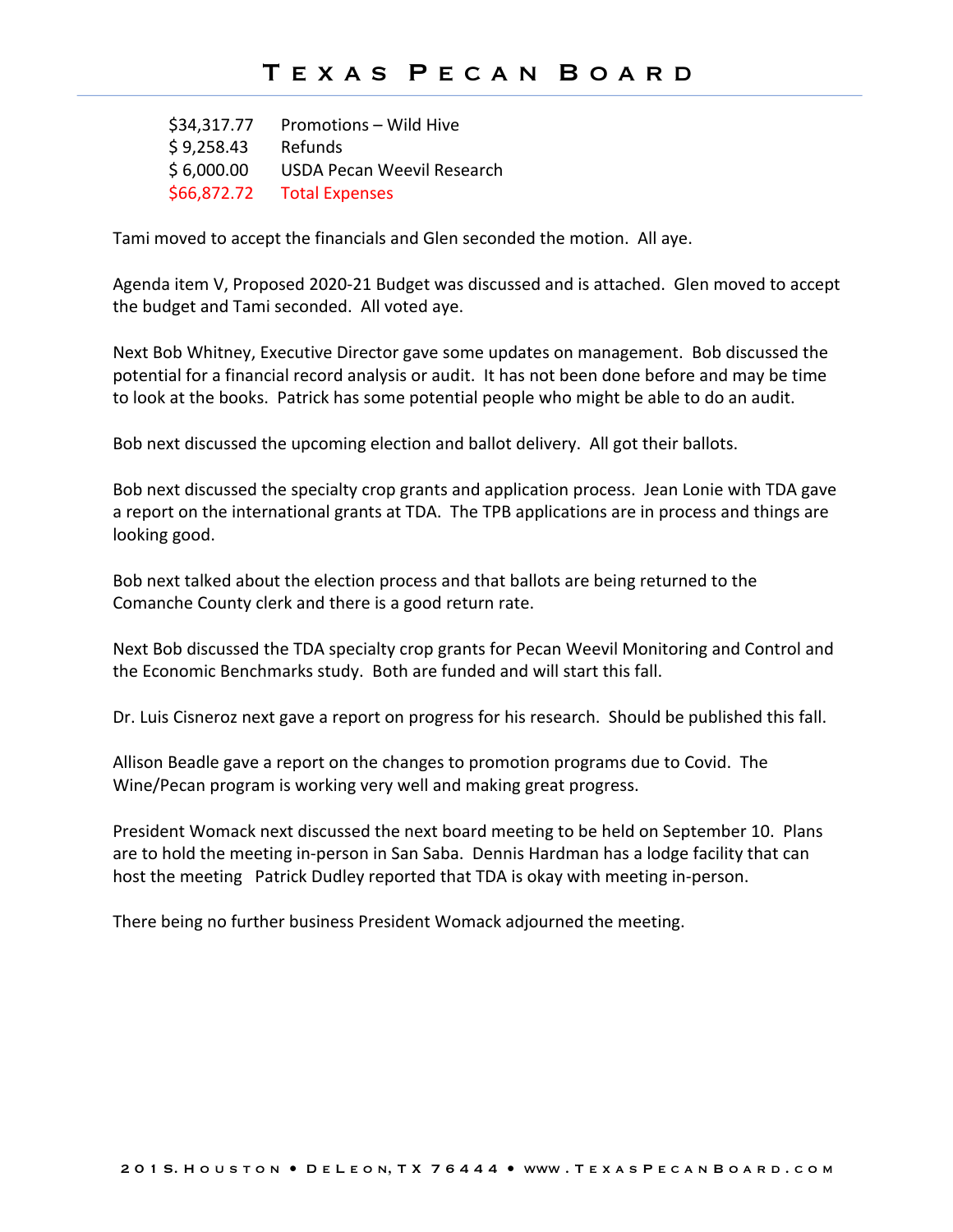# Texas Pecan Board

DATE OF MEETING: August 7, 2020 TIME OF MEETING: 10:00 AM PHONE ACCESS: 254-300-7307

WEB ACCESS: www.uberconference.com/texaspecanboard

# AGENDA

### I. Call to Order

- II. Roll Call of Members and recognition of guests
- III. Discussion and Approval of Minutes from April 9, 2020 Meeting in De Leon, TX
- IV. Discussion and Possible Action on 2019-20 Financial Reports
- V. Discussion and Possible Action on Proposed TPB Budget for 2020-21 Fiscal Year
- VI. Discussion and Possible Action on Executive Director Updates for TPB Management
- VII. Discussion and Possible Action on Specialty Crop Grants for 2020-21 and 2020-2022.
- VIII. Discussion and Possible Action on Wild Hive/TPB Promotion Programs.
- IX. Discussion and Possible Action on upcoming TPB Member Election, September 1.
- X. Discussion and Possible Action on Specialty Crop Grant Presentation by Dr. Luis Cisneros, TAMU
- XI. Discussion and Possible Action on TPB Website, TPB Email and Mail Newsletters.
- XII. Update and Possible Action on Potential Collaborative Projects
- XIII. Discussion and Possible Action on future TPB meeting venue, date and topics. Proposed date is September 10, 2020.
- XIV. Adjourn